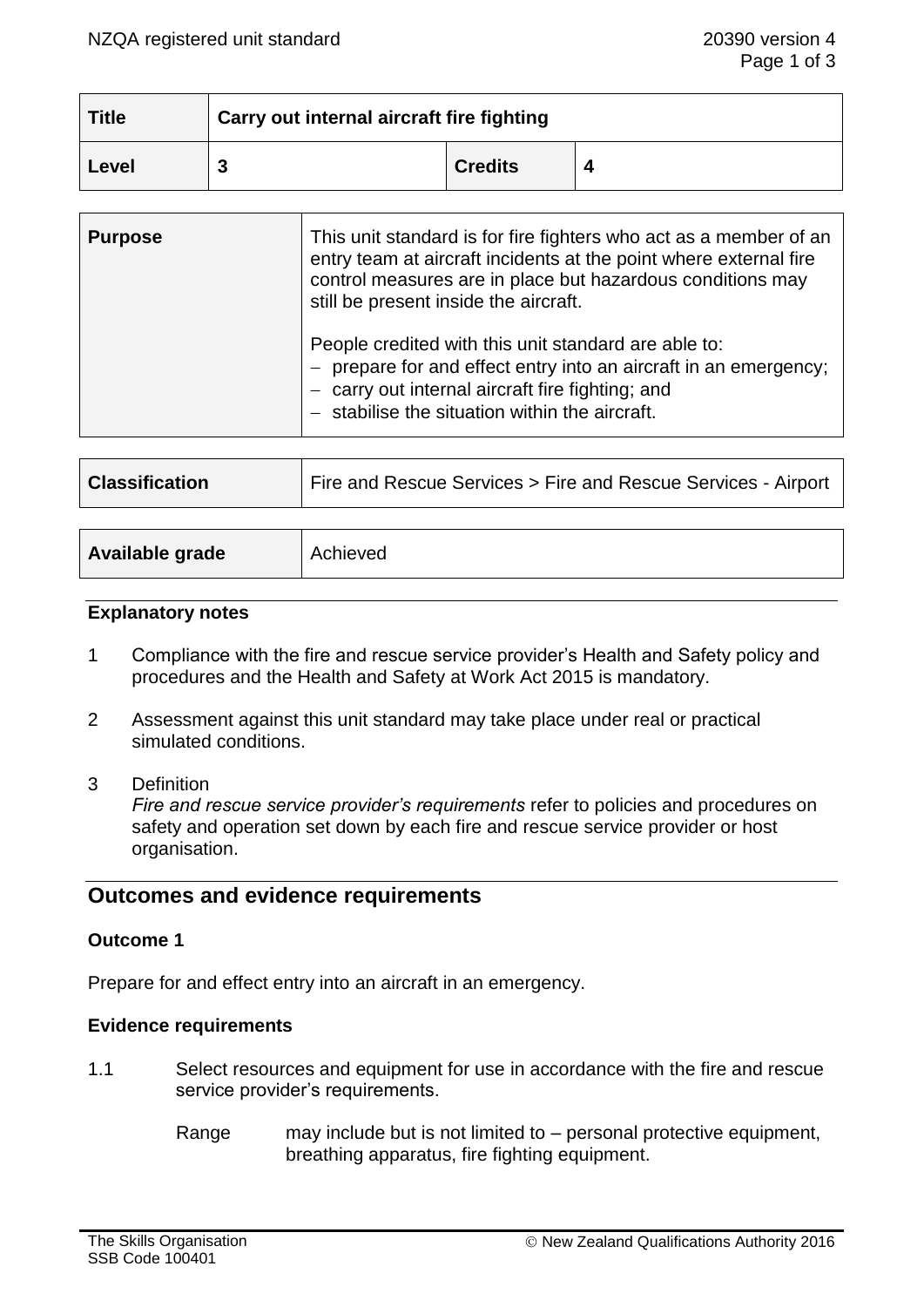1.2 Assist aircraft entry operations in accordance with the fire and rescue service provider's requirements.

## **Outcome 2**

Carry out internal aircraft fire fighting.

### **Evidence requirements**

- 2.1 Select extinguishing agent and apply it to extinguish the fire and provide survivable conditions in accordance with the fire and rescue service provider's requirements.
- 2.2 Perform fire fighting operations in accordance with the fire and rescue service provider's requirements.

Range fire suppression, fire extinguishment, ventilation.

### **Outcome 3**

Stabilise the situation within the aircraft.

### **Evidence requirements**

- 3.1 Prevent re-ignition of aircraft fire in accordance with the fire and rescue service provider's requirements.
	- Range may include but is not limited to cooling hot spots, isolation of ignition sources.
- 3.2 Identify and mitigate potential risks in accordance with the fire and rescue service provider's requirements.
	- Range may include but are not limited to oxygen cylinders, hydraulic lines, aircraft fabrication, electrical cabling, cargo.